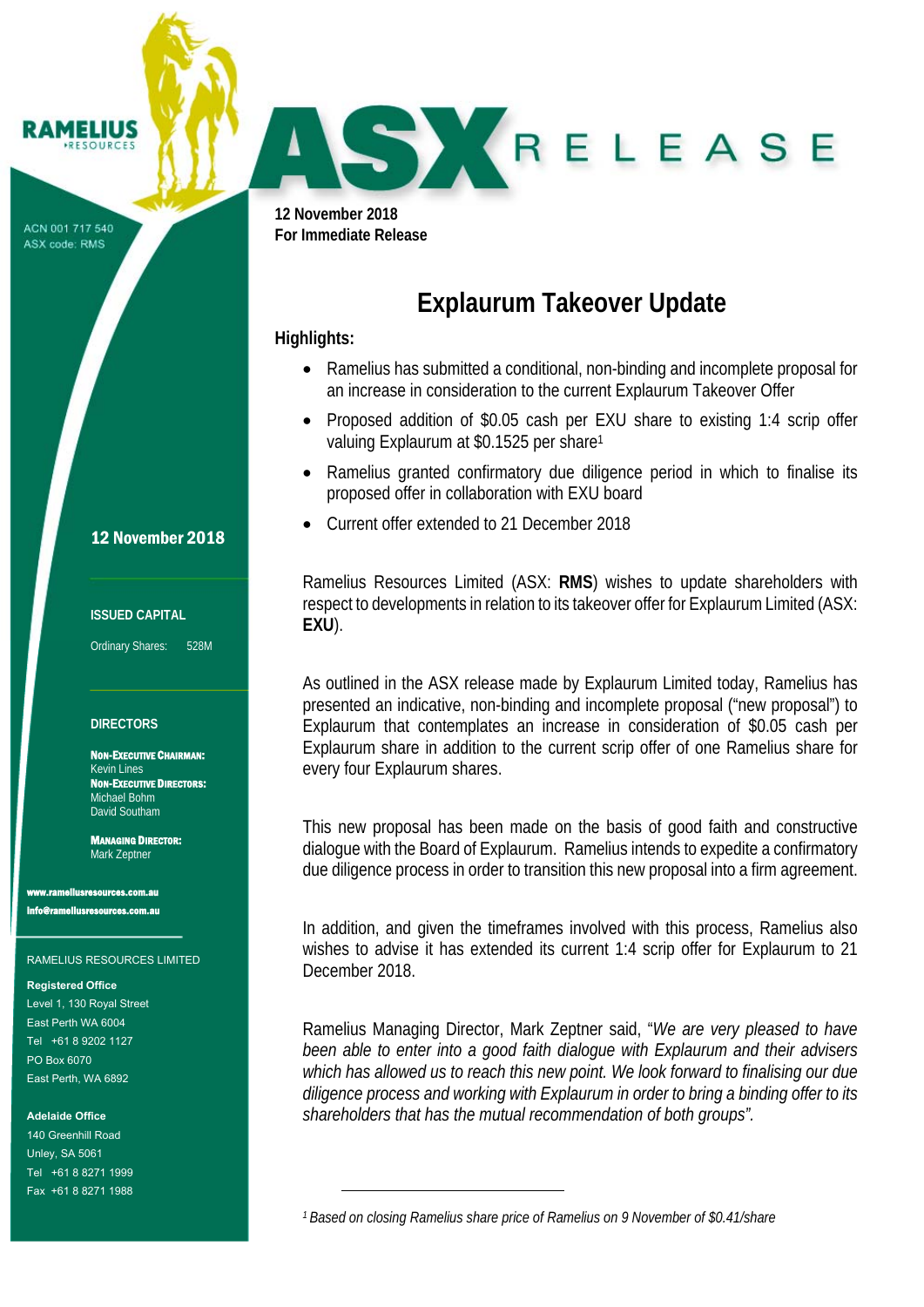For further information contact:

**Investor Enquiries Contract Enguiries According to According Media Enquiries Mark Zeptner**  Managing Director Ramelius Resources Ltd Ph: +61 8 9202 1127

**Tim Manners**  Chief Financial Officer Ramelius Resources Ltd Ph: +61 8 9202 1127

**Luke Forrestal** Senior Account Director Media & Capital Partners Ph: +61 411 479 144

### **About Ramelius**

Ramelius owns and operates the Mt Magnet, Edna May and Vivien gold mines, all in Western Australia (refer Figure 1).

Ore from the high-grade Vivien underground mine, located near Leinster, is trucked to the Mt Magnet processing plant where it is blended with ore from both underground and open pit sources. The Edna May operation is currently a single open pit operation feeding an adjacent processing plant, with an underground operation in pre-development.



**Figure 1:** Ramelius' Operations & Development Project Locations

Ramelius reported excellent financial and record breaking operational performances for Financial Year 2018. The Company reported Net Profit before Tax of A\$45.5M, the fourth consecutive annual profit reported by the Company and an 81% increase on the Financial Year 2017 pre-tax profit.

The financial performance was achieved on the back of record production of 208,118 ounces of gold at an AISC of A\$1,191/oz for the year. Further to this, Ramelius has forecast to produce 190,000-210,000 ounces of gold for the 2019 Financial Year.